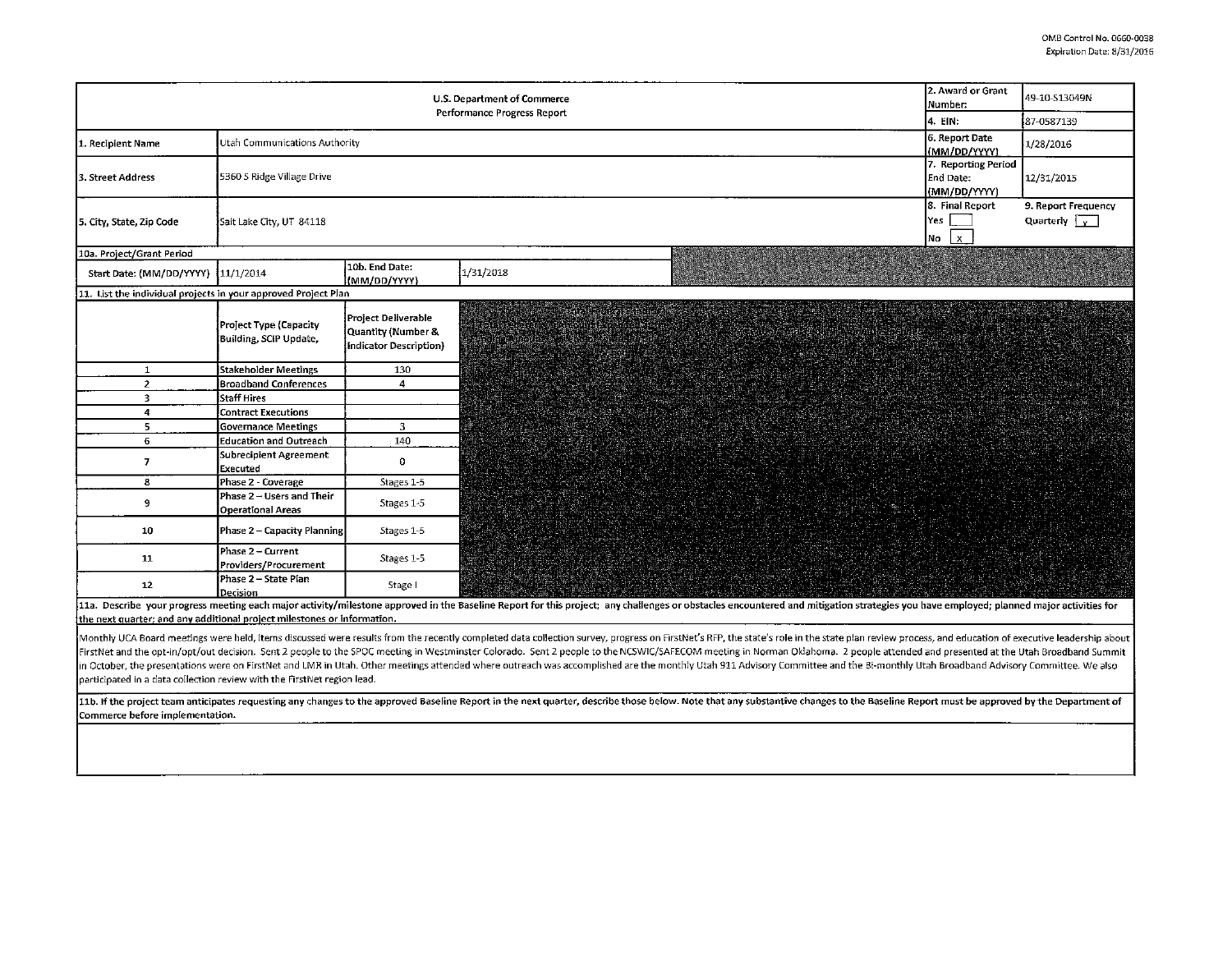11c. Provide any other information that would be useful to NTIA as it assesses this project's progress.

11d. Describe any success stories or best practices you have identified. Please be as specific as possible.

## 12. Personnel

## 12a. If the project is not fully staffed, describe how any lack of staffing may impact the project's time line and when the project will be fully staffed.

 $\mathbf{r}$ 

The project is not fully staffed as described in our baseline expenditure plan. Assistant SWIC positions have not been hired

| 12b. Staffing Table                                                                                                                   |                                     |                                                             |                          |                      |                               |                   |                 |                                         |                                          |
|---------------------------------------------------------------------------------------------------------------------------------------|-------------------------------------|-------------------------------------------------------------|--------------------------|----------------------|-------------------------------|-------------------|-----------------|-----------------------------------------|------------------------------------------|
| Job Title                                                                                                                             | FTE%                                | Project (s) Assigned                                        |                          |                      |                               |                   |                 |                                         | Change                                   |
| Statewide Interoperability<br>Coordinator (SWIC)                                                                                      | 0.9                                 | Oversee SLIGP activities                                    |                          |                      |                               |                   |                 |                                         | Filled                                   |
| SWIC Assistant                                                                                                                        | $\mathbf{1}$                        | Assist with SLIGP activities                                |                          |                      |                               |                   |                 |                                         | Currently vacant                         |
| SWIC Assistant for Utah tribes                                                                                                        |                                     | Assist with SLIGP activities relating to the tribes in Utah |                          |                      |                               |                   |                 |                                         | Currently vacant                         |
| UCA Director                                                                                                                          | 0.2                                 | Oversight                                                   |                          |                      |                               |                   |                 |                                         | Filled                                   |
| <b>UCA Operations Manager</b>                                                                                                         | 0.1                                 | Oversight                                                   |                          |                      |                               |                   |                 |                                         | Filled                                   |
| 13. Subcontracts (Vendors and/or Subrecipients)                                                                                       |                                     |                                                             |                          |                      |                               |                   |                 |                                         |                                          |
| 13a. Subcontracts Table - Include all subcontractors. The totals from this table must equal the "Subcontracts Total" in Question 14f. |                                     |                                                             |                          |                      |                               |                   |                 |                                         |                                          |
| Name                                                                                                                                  | <b>Subcontract Purpose</b>          |                                                             | Type<br>(Vendor/Subrec.) | RFP/RFQ Issued (Y/N) | Contract<br>Executed<br>(Y/N) | <b>Start Date</b> | <b>End Date</b> | <b>Total Federal Funds</b><br>Allocated | <b>Total Matching Funds</b><br>Allocated |
| Accounting Support and<br>Solutions                                                                                                   | Financial Management                |                                                             | Vendor                   | N                    | N                             | 11/1/2014         | 1/31/2018       | \$74,880.00                             | \$0.00                                   |
| Marketing                                                                                                                             | Outreach Coordination               |                                                             | Vendor                   | N                    | Ν                             |                   |                 | \$84,000.00                             | \$0.00                                   |
| Marketing                                                                                                                             | Material Development                |                                                             | Vendor                   | N                    | N                             |                   |                 | \$56,000.00                             | \$0.00                                   |
| Film Crew                                                                                                                             | Educational Video                   |                                                             | Vendor                   | N                    | N                             |                   |                 | \$49,815.00                             | \$0.00                                   |
| Ballard Spahr, LLP                                                                                                                    | Contract Review                     |                                                             | Vendor                   | N                    | Ν                             |                   |                 | \$17,000.00                             | \$0.00                                   |
| Fletcher, Heald & Hildreth                                                                                                            | Assistance in Project<br>Management |                                                             | Vendor                   | N                    | Y                             | 3/23/2015         | 6/30/2015       | \$74,250.00                             | \$0.00                                   |
| AGRC                                                                                                                                  | Data Gathering and Analysis         |                                                             | Vendor                   | N                    | Y                             | 7/1/2015          | 12/31/2016      | \$227,760.00                            | \$0.00                                   |
| Strata                                                                                                                                | Data Gathering and Analysis         |                                                             | Vendor                   | Ν                    | Y                             | 7/1/2015          | 12/31/2016      | \$81,000.00                             | \$0.00                                   |
| <b>Third Sun Productions</b>                                                                                                          | Web Site Development                |                                                             | Vendor                   | N                    | N                             |                   |                 | \$11,400.00                             | \$0.00                                   |
| 13b. Describe any challenges encountered with vendors and/or subrecipients.                                                           |                                     |                                                             |                          |                      |                               |                   |                 |                                         |                                          |

RFP's were not issued for AGRC and Strata, as they are State agencies and we were able to contract with them without an RFP. Third Sun is an existing vendor that designed and developed the UCA website, and we continue to u update all changes to our website on and ongoing hourly rate.